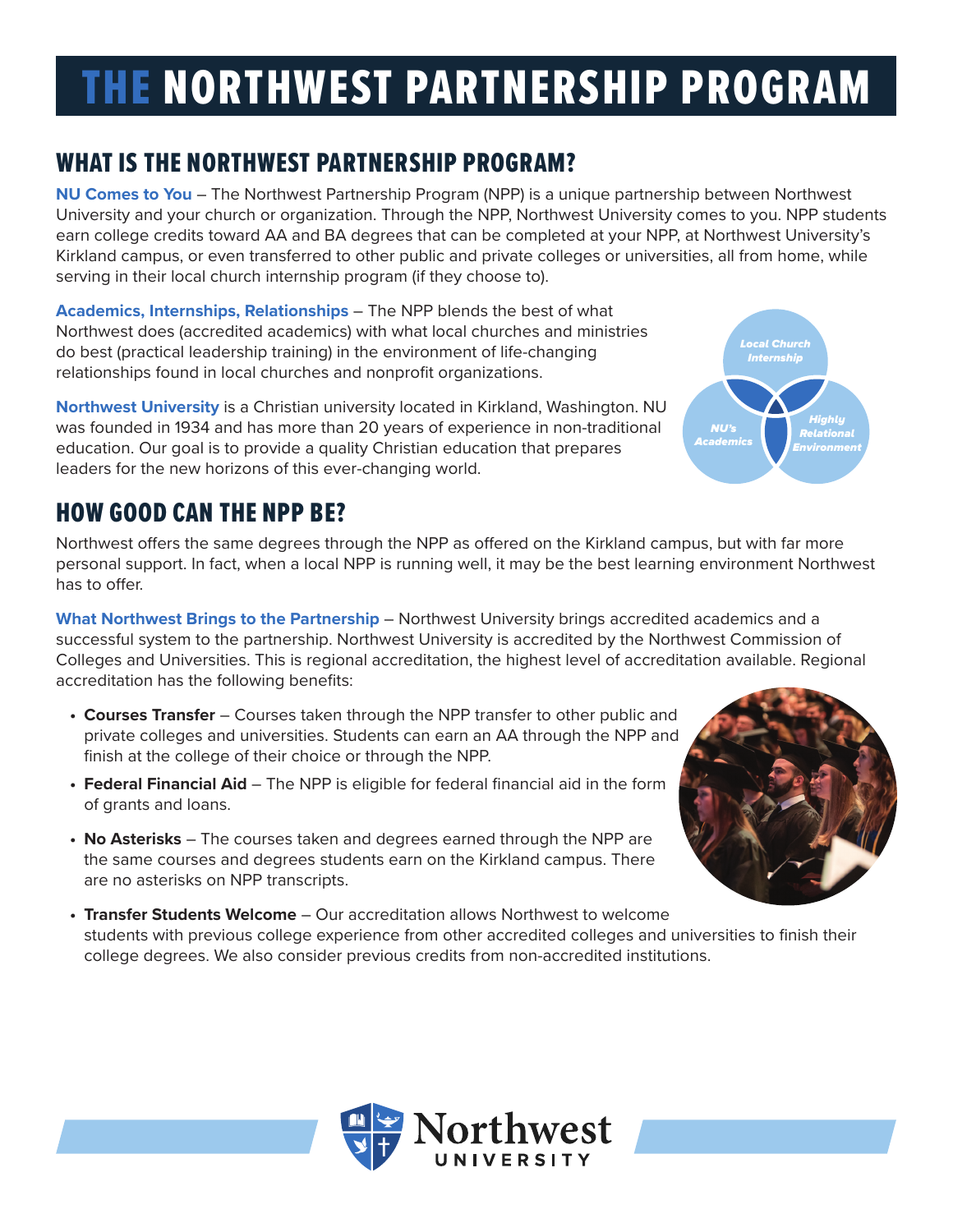**History** – The NPP started in the fall of 2014 with 100 students in 10 active NPP partners covering four states. The NPP now has close to 100 partner programs with hundreds of students in 20 states, and continues to grow. We also had 100 students graduate with an AA or BA degree this year. NPP students are finding success, and local NPP partners who start a program stick with the NPP and love it.

**Successful System** – The NPP is working for students, not just partners. The combination of a familiar academic structure, freedom of online classes, and personal support in the local NPP has proven to help formerly struggling students learn study skills and habits, personal leadership, and successful academic performance.

**Multiple Degrees** – NPP students can choose from multiple degrees to pursue as part of their local NPP.

- Associate in Arts
- Associate in Ministry Leadership
- Bachelor of Arts in Business Management
- Bachelor of Arts in Communication
- Bachelor of Arts in Humanitarian Leadership
- Bachelor of Arts in Interdisciplinary Studies
- Bachelor of Arts in Ministry Leadership
- Bachelor of Arts in Organizational Leadership
- Bachelor of Arts in Organizational Management
- Bachelor of Arts in Psychology
- Certificate in Ministry Leadership

**Free Practicum Credits** – Northwest University offers three free practicum credits per semester as students serve in their NPP's approved internship program. This means NPP students can get free credit for the learning attained in their local church internship or leadership development program. There is a limit to the amount of practicum credit available (varying by degree), and this is an optional benefit—not all NPP students choose to receive practicum credit.

**Low Cost** – The NPP costs \$320 per credit, plus a \$1,300 program fee per semester (to cover the costs of the coordinator and of hosting the program at the local partner's facility). There are no additional fees (application fee, technology fee, etc.), which means the NPP costs just over \$10,280 per year for a full-time student one quarter the cost of the average traditional degree.

## WHAT MAKES THE NPP DIFFERENT?

**What Local Churches Bring to the Partnership** – The NPP is an online program with unique aspects of personal support provided by the local partner (church or other organization). This is what makes the NPP different from other online programs. The local partner provides hands-on training in skills for leadership and life, personal academic support, and an environment of life-changing relationships. There may be no better environment to teach leadership than serving in a local church. Factoring in the lifelong friendships built in the typical NPP, and it provides a life-changing experience.

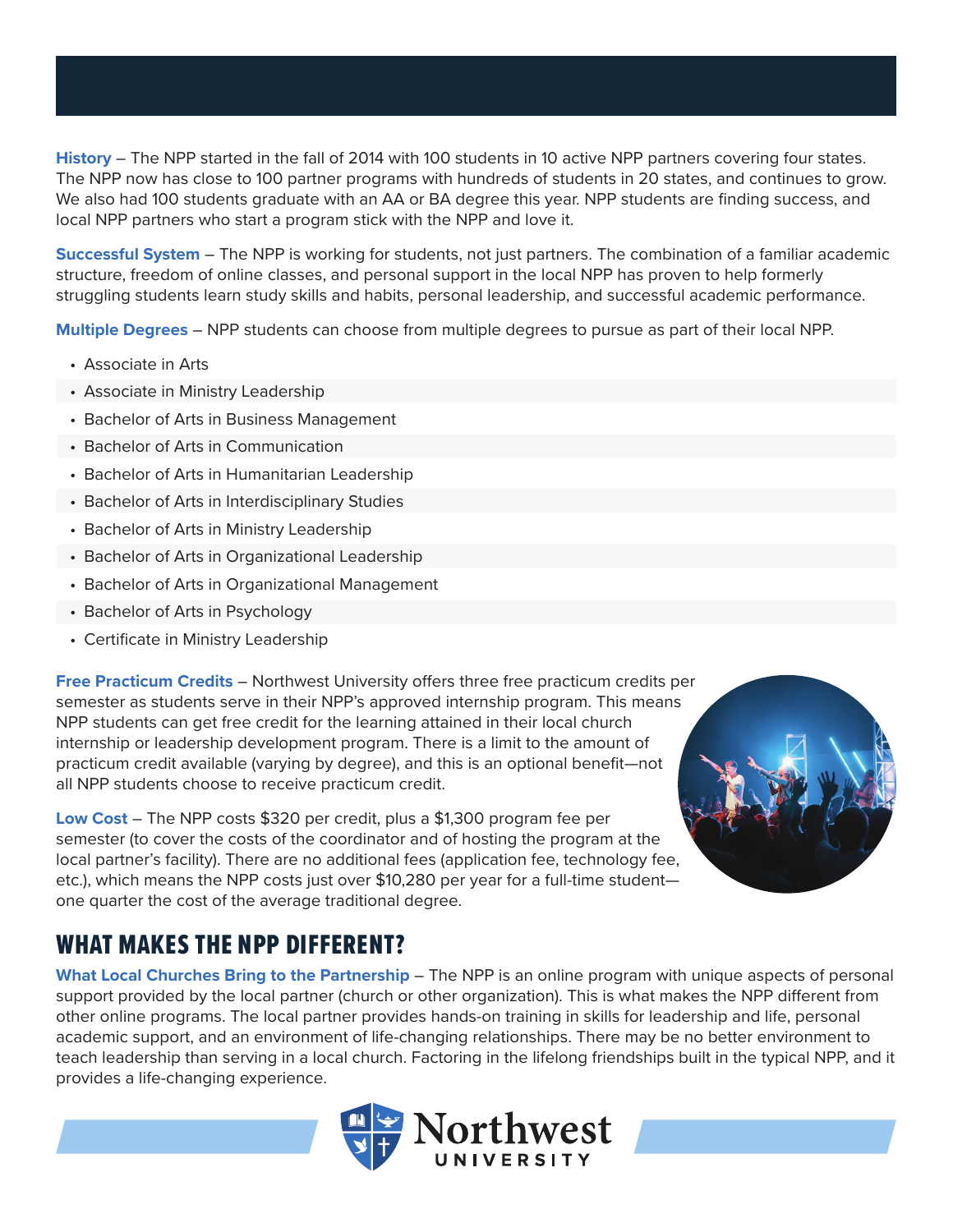**The NPP Coordinator** – The NPP coordinator makes the NPP different from a simple online program. The NPP coordinator is provided by the partner and trained by Northwest to provide personal academic support and life coaching to every student. The coordinator provides personal support from the moment a student applies to Northwest through graduation. In the enrollment process, the coordinator helps the student submit transcripts, complete the FASFA, and prepare for the first day of class. Once class starts, the coordinator provides personal

help with study skills, accountably, and using online study tools. Because of the allinclusive nature of the program, the coordinator often becomes a personal mentor. While most coordinators serve as academic coaches, some NPPs have a separate person in that role.

**Student Cohorts** – Even though the NPP courses are online, students emphasize the importance and impact of having other students from their NPP in their courses, or even just going through the same program together. Plus, the time spent together in leadership training, serving in the church, and the relationships built with church staff cultivate life-changing relationships. Students say this is one of the greatest strengths of the NPP.



**More Than Just a (Free) Internship** – While developing ministry leadership skills in practicum is a primary part of the program (and a source of three free credits a semester), most NPPs offer much more. Students learn organizational leadership skills as they work in the church. There may be no better place to learn these skills hands-on than a local church. Many NPP partners offer other training such as life skills (adulting classes – how to budget, take care of your body, etc.), leadership forums with local leaders, and other practical training to help students prepare for life after college.

## MORE ON NPP ACADEMICS

**Academic Structure** – Students consistently say their favorite part of the program is the academic structure. This

is one of the reasons many NPP students who struggled in high school or previous colleges are finding academic success in their NPP.

At Northwest University, the academic year is divided into two 15-week semesters. Fall semester typically starts just before Labor Day and ends mid-December. Spring semester runs from mid-January to mid-May every year.

| <b>FALL SEMESTER</b>                                        |                            |                                                             |
|-------------------------------------------------------------|----------------------------|-------------------------------------------------------------|
| <b>FALL SESSION A</b><br><b>7 WEEKS</b><br><b>2 COURSES</b> | <b>PREP</b><br><b>WEEK</b> | <b>FALL SESSION B</b><br><b>7 WEEKS</b><br><b>2 COURSES</b> |
| <b>PRACTICUM (INTERNSHIP) - ONE PER SEMESTER (OPTIONAL)</b> |                            |                                                             |

The NPP further divides each semester into two seven-week sessions (session A and B). This means, while a full load is 15 credits, a full-time student will not take more than two three-credit courses at one time (plus three free practicum credits per semester).

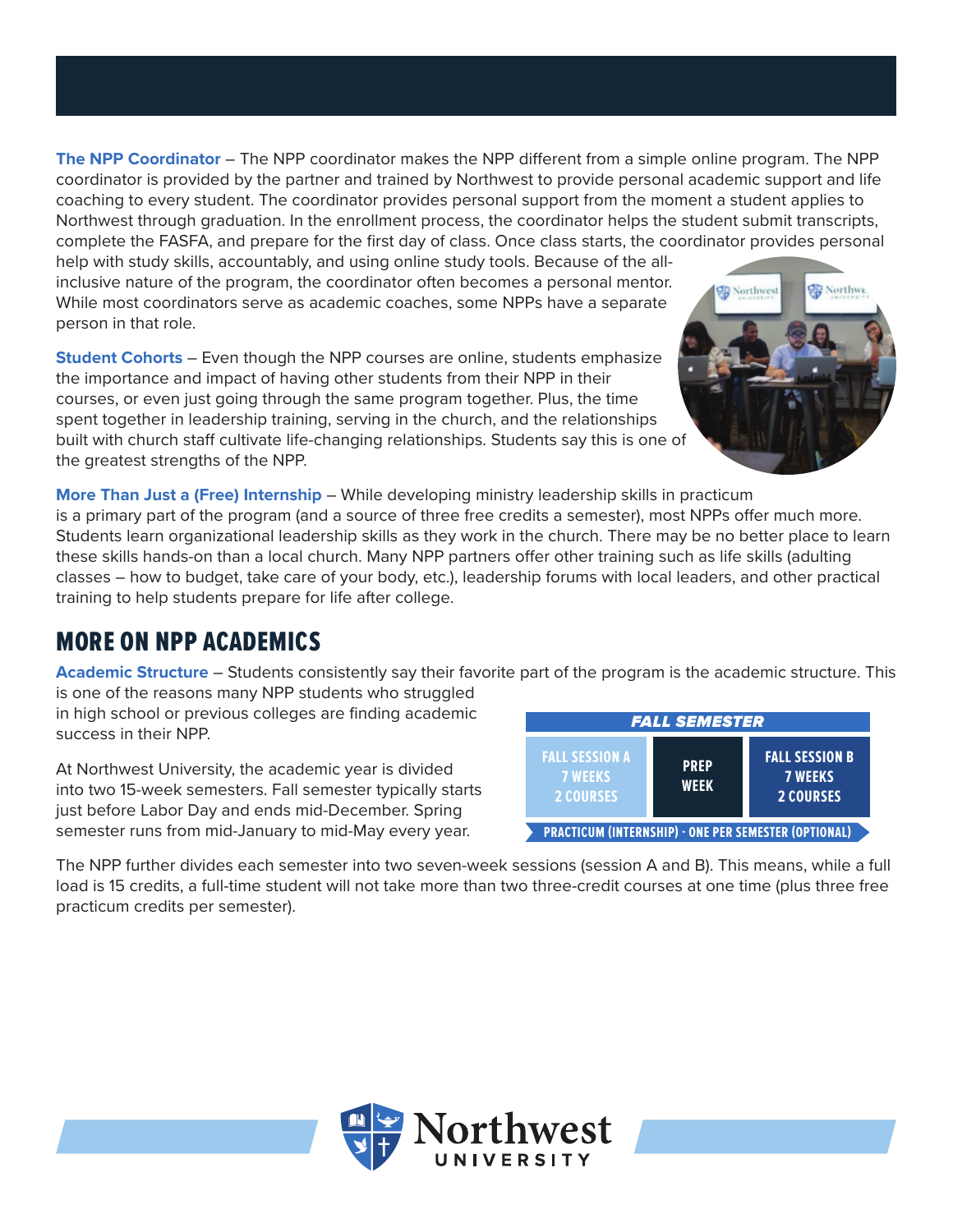**Weekly Schedule** – The second unique aspect of the NPP academic structure is the consistent weekly schedule. Almost every NPP course has the same weekly structure of assignments (the exceptions are upper division classes, offered after students are acclimated to the program). Here is the typical weekly assignment schedule:

| • Monday-Wednesday | Reading and Viewing Assignments                    |
|--------------------|----------------------------------------------------|
| • Wednesday        | Reading and Viewing Practice Quiz                  |
| • Thursday         | Reading and Viewing Quiz and First Discussion Post |
| • Saturday         | Replies to Discussion Posts from Other Students    |
| • Sunday           | Applied Learning Activity (ALA – usually an essay) |
| • Week Seven       | <b>Summative Project</b>                           |

Students say this leads to success because they never have to change their study schedule from session to session. A new course means learning new material, not a new assignment schedule.

**Academic Support, Accountability, and Tools** – The academic coach provides both accountability and help using the online study tools. The accountability comes in the form of weekly study halls, grade and assignment checks, and personal problem solving. The online study tools include the online writing center (where students submit rough drafts for input), online tutoring in every subject, and the NU library and reference librarians for research help. Many of these tools are available 24 hours a day, seven days a week.

#### WHO IS THE PROGRAM FOR?

**Who Can Be an NPP Student?** – Although designed for student-interns in their 20s, the NPP is a benefit for many types of potential students.

- **• Recent High School Grads and Gap-Year Students** This is who the program was originally designed for and who the NPP serves best.
- **• Four-Year Students** The NPP was originally envisioned as serving primarily students pursuing a two-year AA degree, with a plan of finish their BA in a traditional, campus-based program. We have found that the reasons most students choose the NPP for their first two years still exist at year three and four, so we now have a growing number of students pursuing a four-year degree through their NPP.
- **• FLEX Students (Adult Learners)**  When first launched, the NPP received overwhelming interest from adults with college experience but no degree. We now call them "FLEX students" because the NPP can flex with your family and your job while you pursue your degree. These FLEX students account for a large percentage of NPP students. FLEX students can earn practicum credits too.
- **• People on Staff** Many churches offer degrees through the NPP as a staff benefit. Like the typical FLEX student, many staff pastors are not in a position to put life on hold while they earn a degree. The NPP allows them to pursue their degree as they continue to do their jobs. Pastors can even earn practicum credit for achieving specific learning objectives as part of their current role.